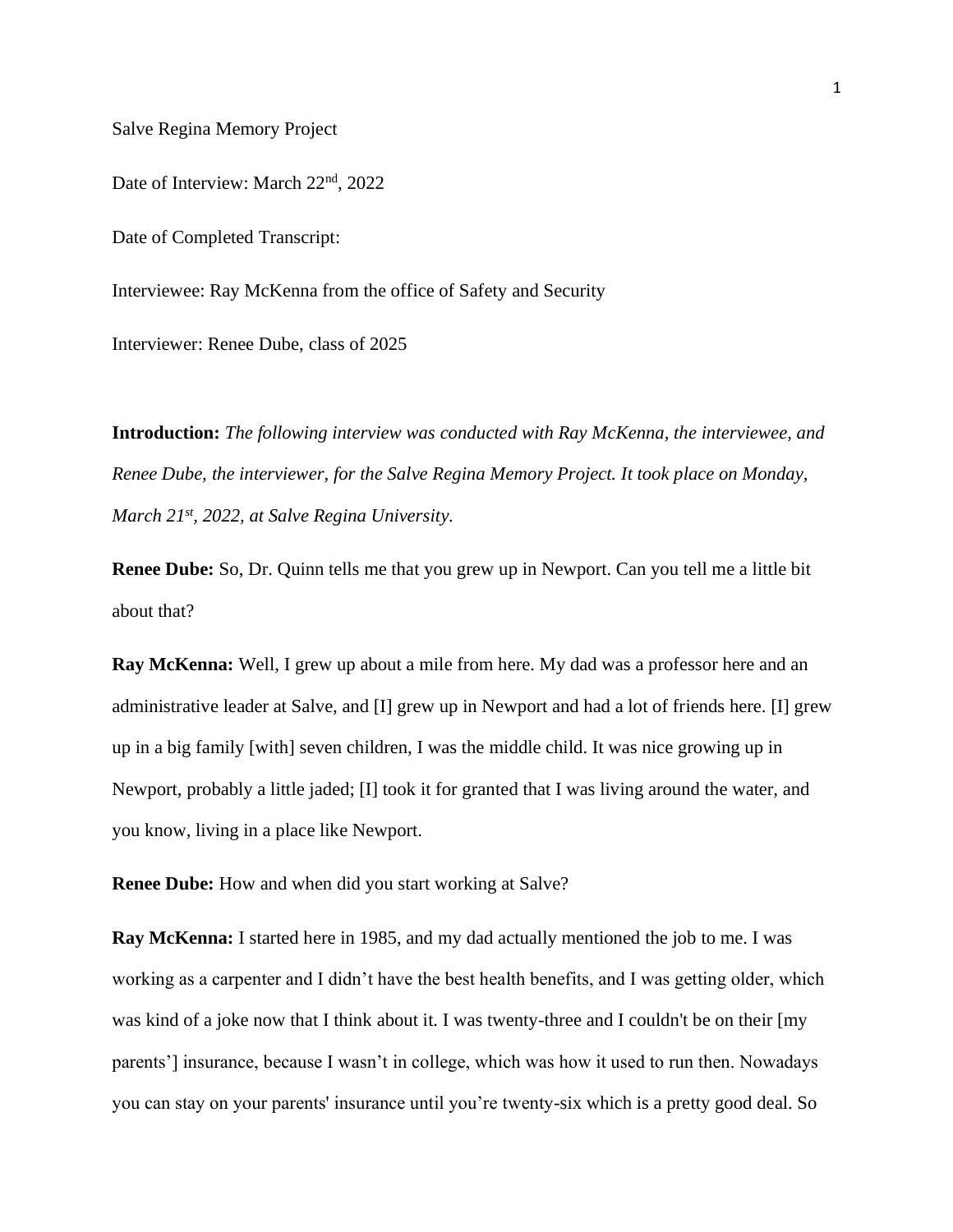anyway, that was one of the reasons I wanted to do something different. My dad again worked here so I thought, I always liked Salve, so that's kind of how it happened.

**Renee Dube:** So, what did your dad do here?

**Ray McKenna:** Well, he was a politics [and] History professor, a little like Dr. Quinn, and he then later became a university administrator. He was the special assistant to the president [is what] they called him [assistant to] Sister Lucile  $[McKillop]$ <sup>1</sup>, who the library is named after.

**Renee Dube:** Have there ever been some notable events that you've had to deal with here?

**Ray McKenna:** Yeah, there have been several. Boy, I looked at that question and I thought gee where would I start? But, definitely one of the most notable ones would be like if you've heard of the movie "True Lies". Arnold Schwarzenegger is in it, you may or may not have heard of that. That was filmed, the first twenty minutes of it, all at Salve. So, if you haven't watched the movie watch it because Ochre Court is featured in that, and they were here twenty-five years ago. Or even longer ago, about '94 or '95, yeah. So that was something because Arnold Schwarzenegger was here when he was kind of, I guess, at the peak of his movie career you could say. And it was interesting because originally, it was supposed to be filmed here over winter break, but they got tied up down in Florida. If you ever watch the movie there is this part of the movie where they are in the Florida Keys, I think. But they got held up so, of course, they show up here when? Right when students come back from winter break and of course, what's interesting about that is all the filming was at night and I worked evenings then. But we in security were hired by the movie company to be the security because they wanted that personal touch. We knew the campus, we knew everything and so I actually worked for James Cameron<sup>2</sup>,

<sup>1</sup> Sister Lucile McKillop was president of Salve Regina University 1973-1994.

<sup>2</sup> James Cameron was a prominent film director known for his innovative special effects on movies such as Titanic (1997).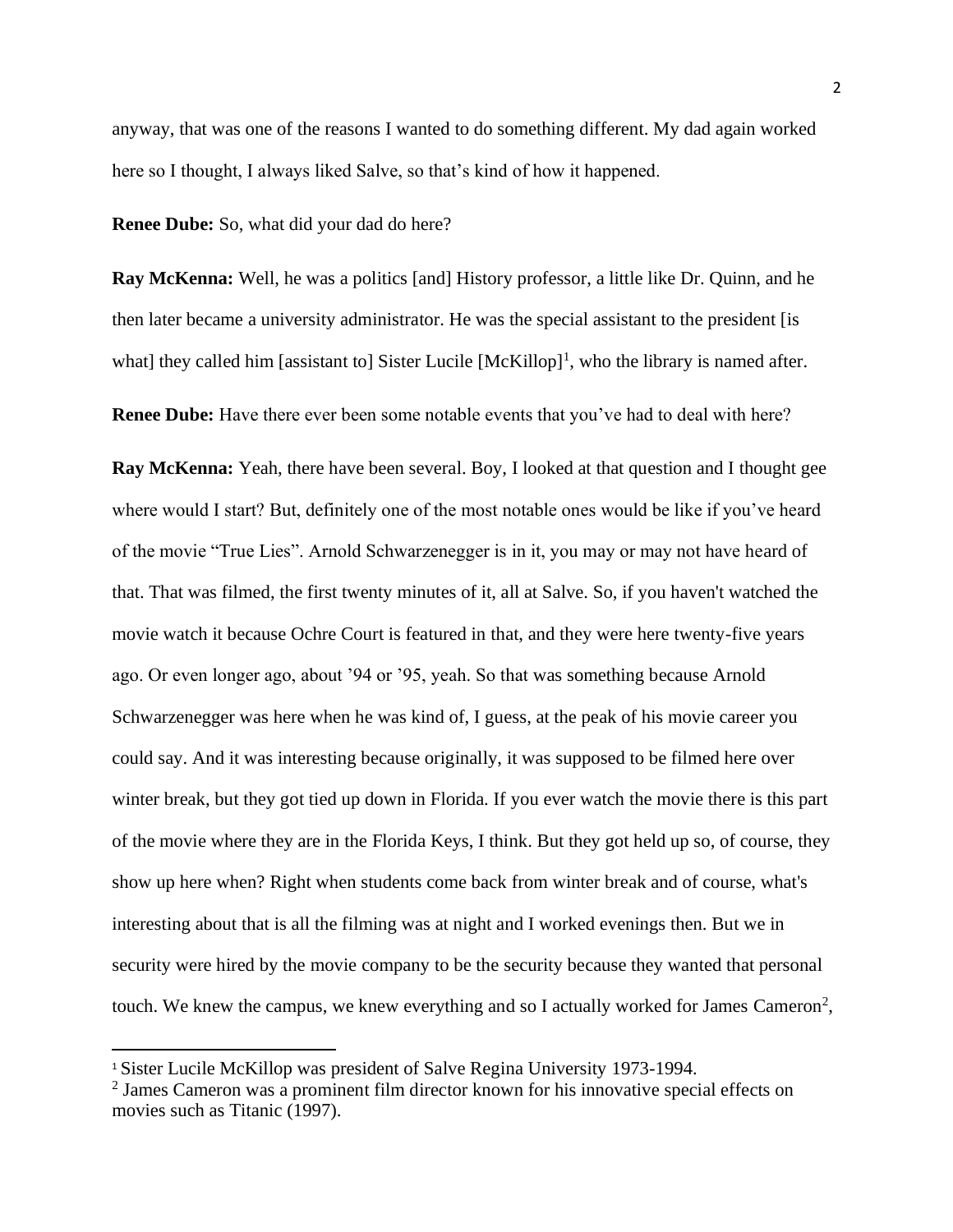a director in Arnold Schwarzenegger. And I'll say this you know Arnold Schwarzenegger, I mean I was with him a million times, and [he was] very gracious and he met students, he went around, [this was] not a part of the official plan. They were supposed to kind of sneak in here over winter break and sneak out. But as it turns out they were here right in February. And all the students got to meet him.

## **Renee Dube:** That's amazing!

**Ray Mckenna:** It was, if you see the movie, it's very interesting how they did it. I know all the little tricks they did. Rubber dogs and you know blanks and all that kind of stuff, it was very interesting, very interesting. So that was definitely one of the [highlights]. There were some other ones but that was one of the best.

**Renee Dube:** Do you want to share any of the other ones?

**Ray McKenna:** Well, a lot of people, trivia, I guess. Salve... Newport hosted the first X-Games. You know the X-Games, now it's a big thing, the first two X-Games were in Newport. [It was] Taco Bell and ESPN getting together and so, we ended up housing all the kids who were the skateboarders and BMX bike riders. They put a big half-pipe here on campus and all I can say is, it was the rowdiest group we've ever had on campus and that was in the summer. We never appreciated how well behaved our students were until we met this crew. It was rough because these kids were from literally all over the world. BMX riders, skateboarders, and they housed them in Miley. And the first year didn't go so well because once you were in the competition and you lost, you were still here for the two weeks. So, they didn't get rid of those kids, so those kids were just frustrated watching the kids that beat them continue on. They had some adults living on campus, the guys who did, you know like... who jumped out of planes with basically a snowboard and parachuted, they were here too, but those people were well behaved. When we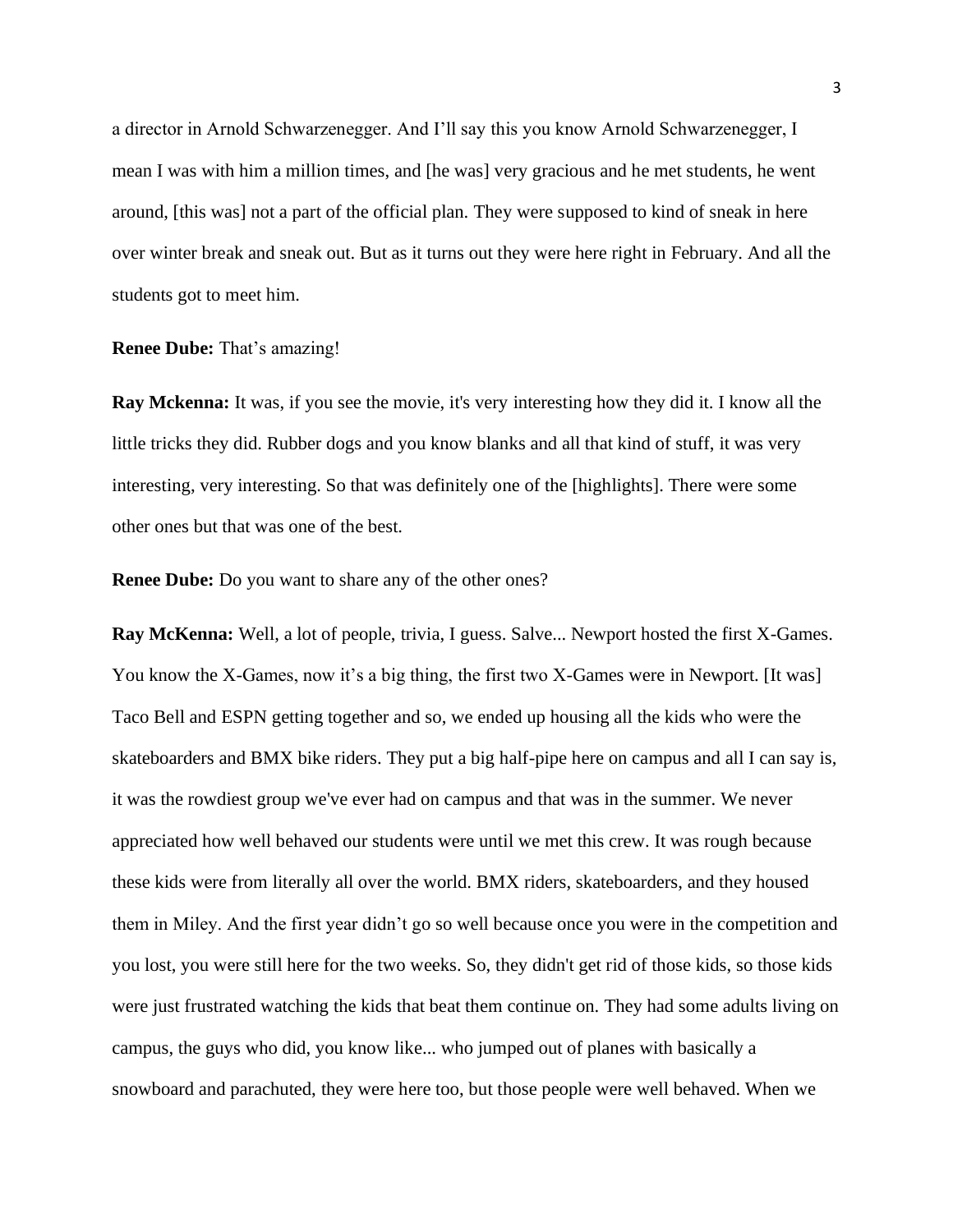wound up with a bunch of young unchaperoned guys, it was pretty wild. And the next year we had them but it was more chaperoned and once you lost in competition, you were sent home. Some kids were here from New Zealand, Australia, England, Japan; it was really something. It was fun, but it wasn't so much fun to be working that. But it was something else, yeah.

**Renee Dube:** All right, in your day-to-day work, what takes up the most time in your job?

**Ray McKenna:** Well, I guess you would say patrolling the campus, I mean, just kind of being a presence. I mean I don't want to say I write tickets on people, that's not a good thing. But it varies, we are letting people in and out of buildings, we might respond to some type of incident, somebody is injured, we give rides to students on crutches, that sort of thing. You know it's the day shift, so it's a little bit lighter duty. I don't do minor maintenance stuff like the evening guys or the overnight guys might do. So I'm fortunate in that respect unless it's a weekend let's say, but generally speaking I'm patrolling campus, I'm doing what they call lockouts, I'm unlocking doors for people all day. That sort of thing.

**Renee Dube:** Going off of that, what is the most fun part of your job?

**Ray McKenna:** The most fun part of my job. That's a hard one only because what is fun? I mean, no, I can tell you what it is. It's interacting with the work-study students in our office. I love teasing them, I guess. And you know I love having them around because they keep us grounded to the students. In other words, if I want to know what is going on around campus, all I have to do is ask one of our work-study students. They'll tell me, you know? Unless it's a big secret they want to keep from us, no, I'm kidding. But yeah, that's my most fun; interacting with our work-study students. Yeah, you know how that works, right? They are our dispatchers, and you know [it's a] tremendous responsibility. It really is, you know, for them to be a work-study. They take an emergency call. Sometimes it's literally a matter of life and death with someone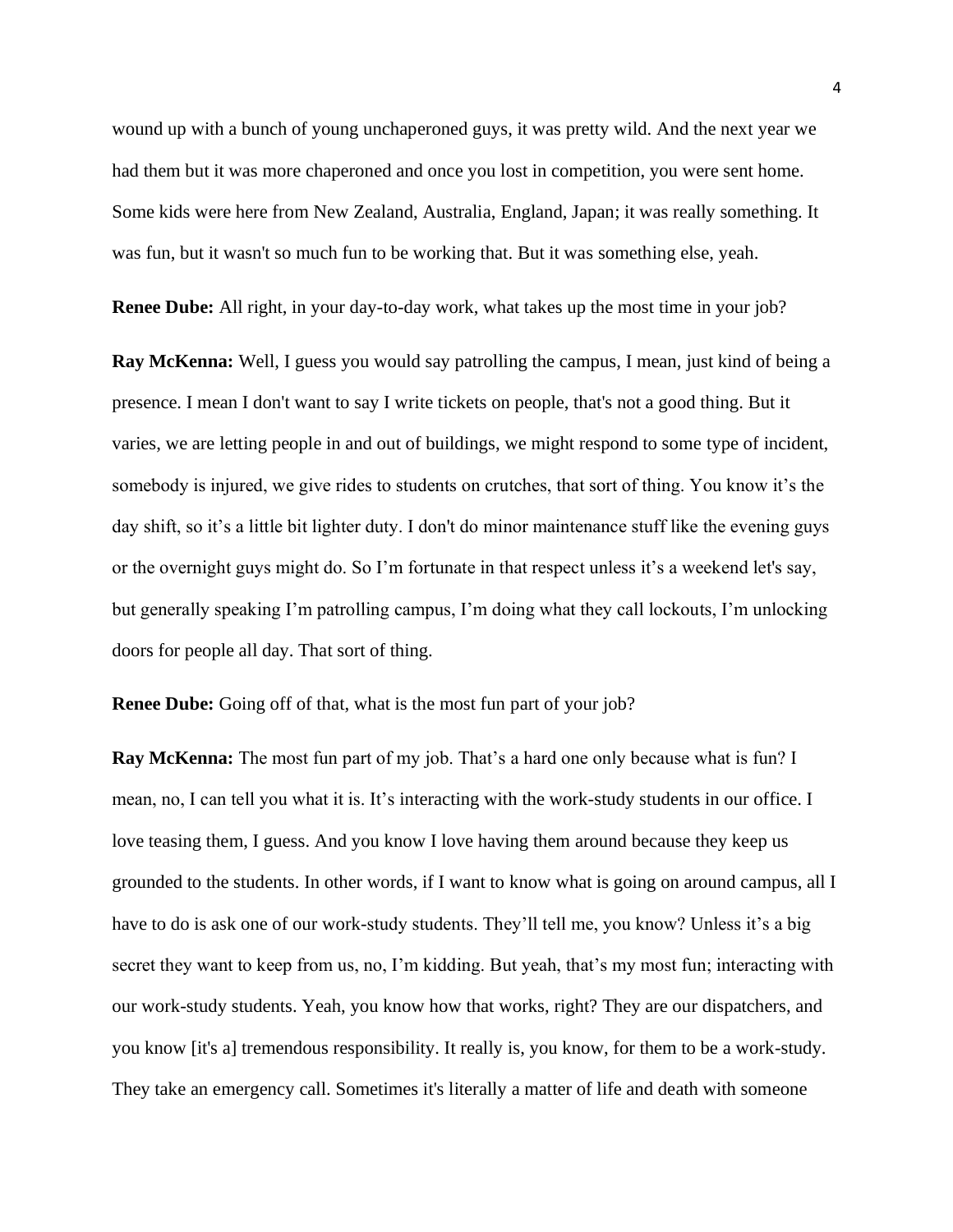who is having an asthmatic attack or someone having an allergic reaction; it can be serious. But, yeah, they do a great job with it, they really do.

**Renee Dube:** Does Safety and Security have good relationships with the city of Newport? Have there been any times where the city has been annoyed with Salve over campus parties, noise violations, anything like that?

**Ray McKenna:** Well, I guess that that goes with the territory, you know there are students downtown who get a little over rowdy. But I would describe our relationship with the city of Newport or maybe more importantly with the Newport police, as excellent, and the Fire Department as well. Obviously, our director Mike Caruolo is a retained Newport police officer, and his predecessor before that John Mixter was also a retired Newport police officer. So, there were some conflicts with the city, but we have an excellent relationship with them, excellent. I would describe it as excellent, yes.

**Renee Dube:** Have there been any tragedies or difficult situations that you have had to deal with?

**Ray McKenna:** Yeah, there have been a few I hate to say. I mean we did have a student many years ago accidentally fall off the Cliff Walk and die. You know it was a very long time ago, but I was working that morning when a student called us and said that a jogger had seen, a student's body at the base of the cliff. This would be behind O'Hare; this would be before the fence was there. But yeah a student... and he was a local kid; his name was Brian Putney, and he got killed, you know he fell off the Cliff Walk sometime in the middle of the night. Very, very tragic, I wasn't here that long, maybe three or four years but that was very tragic. We've had other incidents where students have been killed. We had a student killed in a fire just up the road here,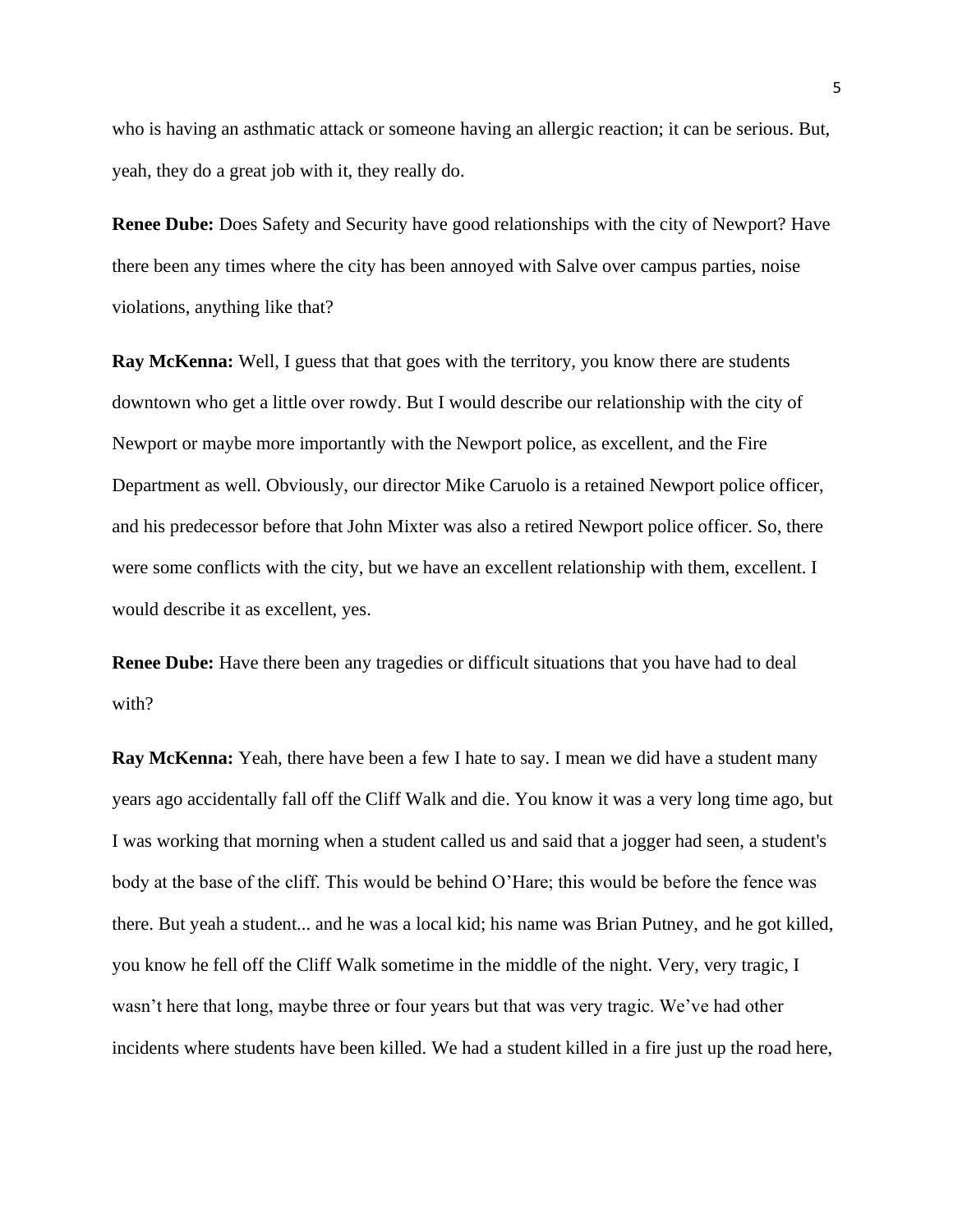David Bulman. But there have been some very serious incidents, very sad incidents you know, but that particular one really sticks out to me.

**Renee Dube:** So during the COVID pandemic how was your daily job impacted?

**Ray McKenna:** Tremendously, I mean wearing a mask is odd and when you're interacting with people, I know that everyone had the same problem. You get so much from an inflection in someone's face. I can't see it if you smiled, I wouldn't know if you were sticking your tongue out at me. I wouldn't know it, you know if I'm wearing a mask, and you're wearing a mask so that was very difficult. And I have to say, the students I think adapted very well to this, I mean very well because if I was eighteen or nineteen, I can't even imagine wearing a mask. I mean this is ridiculous. Obviously, I had to do it and you know getting the vaccinations was fine, but you know I think it really turned the place upside down. And you know, having so few public events, we had no summer groups at all, basically the last two summers. That... I know has been very difficult for the school's bottom line because we were relying on these summer conferences quite a bit, just to pay the bills, and we've canceled those. Thankfully they're coming back this summer, but that has been just very difficult. You know I never imagined it was going to come to this, it being so long. We thought I think after that first semester when everyone went home after spring break, we thought that maybe they will come back when Easter break ends, right, and be gone a month. But that got extended to where people [were] coming back piecemeal to remove things and it's been very, very odd, I'll say that; it's been strange.

**Renee Dube:** So, Dr. Quinn tells me that Sister Esther Whalen, who was an assistant to the president, Sister Lucille McKillop, would be picked up at her home by Safety and Security and then be brought home again after work. Did you have any interactions with her?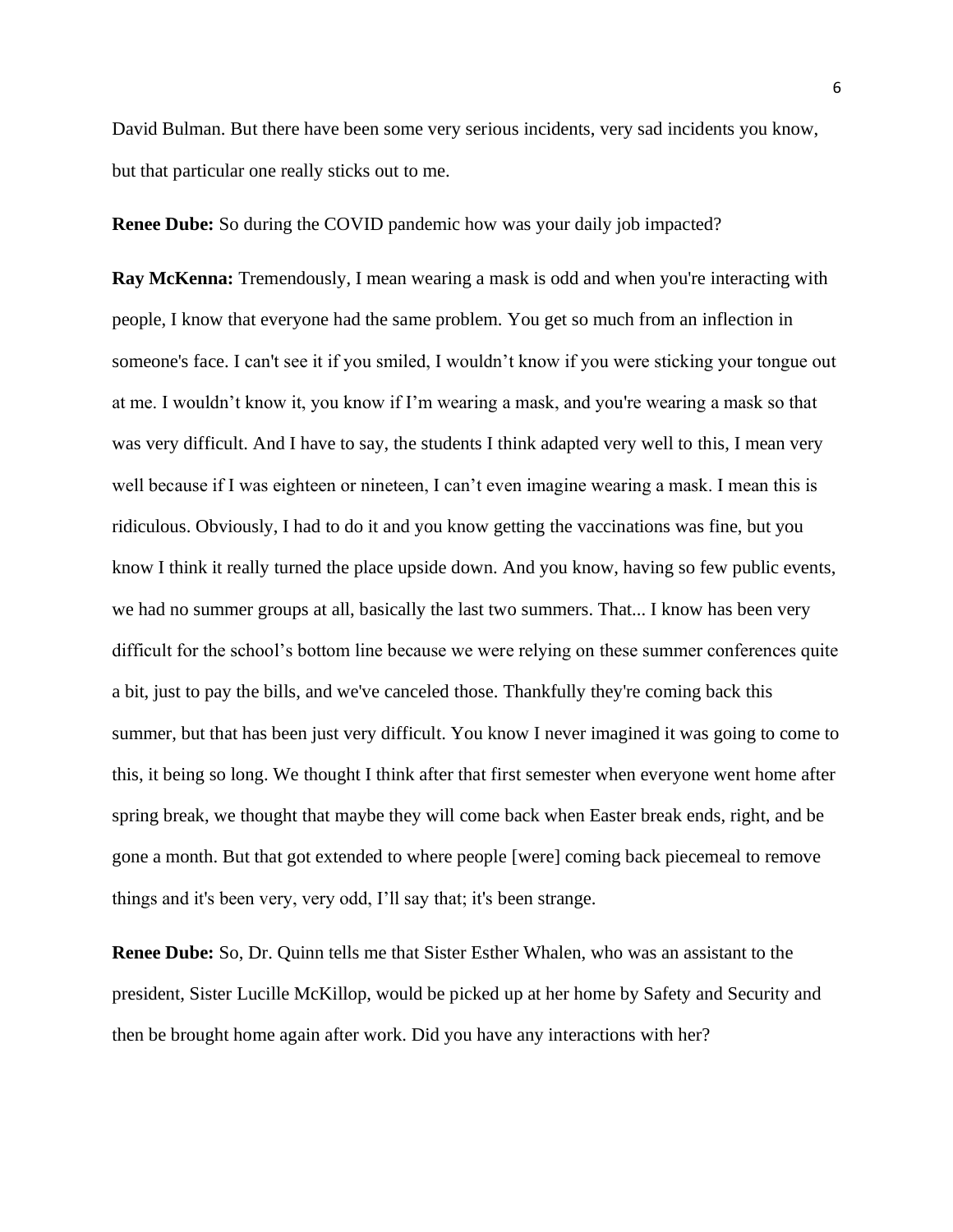**Ray McKenna:** Just about a thousand, maybe two thousand. Yes, I knew Sister Esther very, very well. And she was not just with Sister Lucille but she kind of continued on along with Sister Therese, maybe not in so much [of] an official capacity. But yeah, Sister Esther was something. She was a workaholic, very dedicated to work, very demanding on some levels because she wanted to get things done right. And she dealt with the Board of Trustees, she dealt with the Circle of Scholars which is older folk from the community who come in and take like a class, I don't know if John teaches one of those, but you know it's for personal enrichment, that sort of thing. But Sister Esther used to handle all of the school's printing. She would of course run the Sailing team for many years, which was very renowned. She was quite a character; she was something else. We became, as she got older and really couldn't drive anymore, we kind of became, I guess for lack of a better word her personal care attendants. [In] other words I need a ride here, I need this, I need that, she was something else I'll say that. I adored Sister Esther; I really did.

**Renee Dube:** Are there any other notable people that you have worked with? Anyone in the security office?

**Ray McKenna:** Well, I've worked with a lot of nice people. Again, I really do... I am really fond of a lot of our work-study students and people I've worked with over the years. And some people I'll still talk to them, they'll call me, they'll send me Christmas cards that sort of thing, which is great, watching other people get married here, have children, come back with their children. Even a couple of people who have had their children come to Salve I've run into. But, yeah, one person I would say that was very notable would be Tom Flanagan; he is still here. Mr. Flanagan [is] teaching management classes; he was kind of a mentor to me when I was here. He was the Vice President of Administration, so he was the boss's boss if you will. As far as this job and the outlook on what was expected of us, he really set us all straight on that. Some people, I think,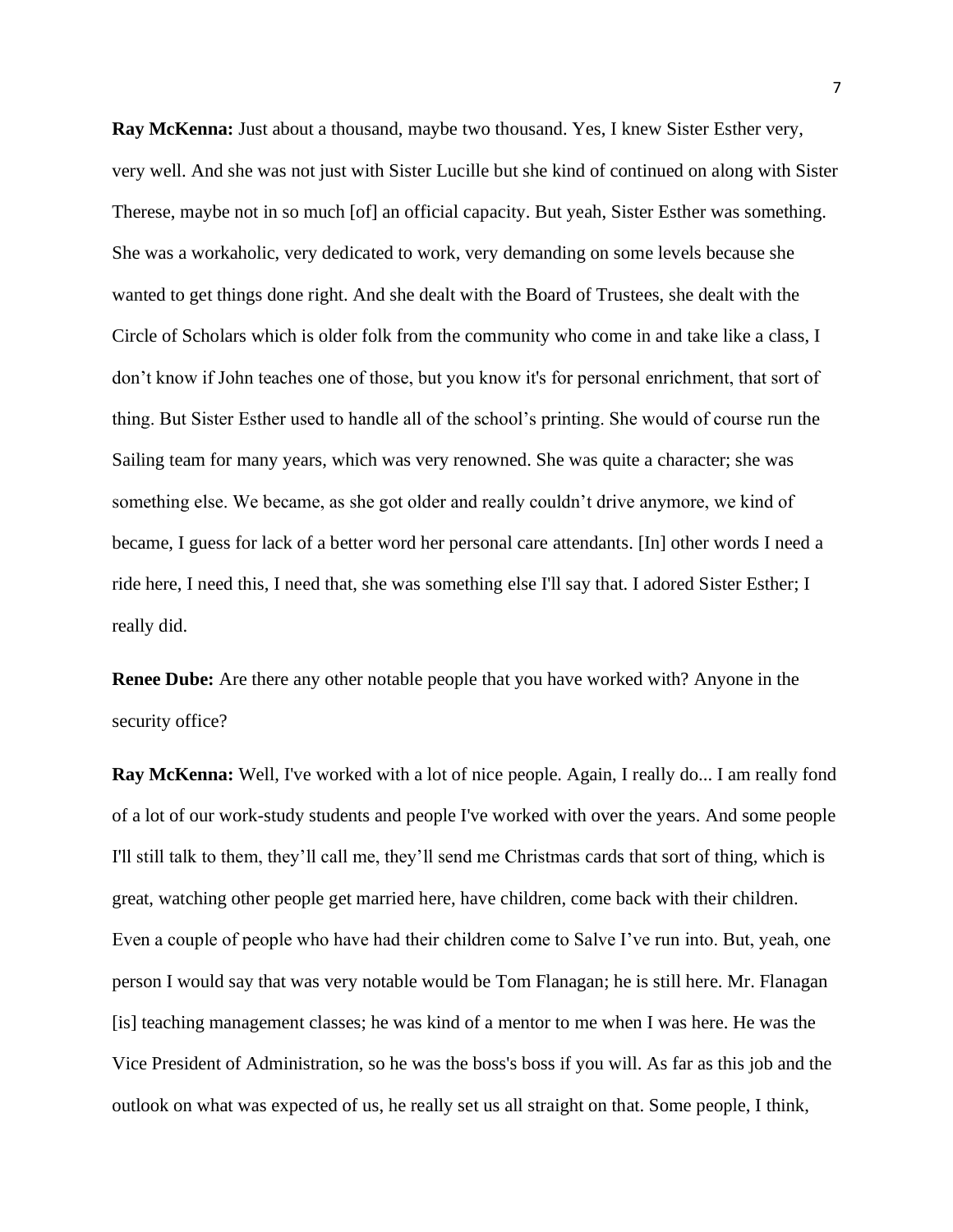came here thinking I'm going to bust the students and do all this other stuff; it's not really much of that, it's more about helping them through their journey, through life kind of thing. I mean you guys come here, you spend a lot of money, it's a very serious thing going to college, and you want to get through it for your career. [It] has huge social implications, I know so many people who've met their future wife or husband here or have met future business partners here or just lifelong friends. It's a huge, huge thing and he [Tom Flanagan] always used to remind us of that kind of thing. Yup, great guy.

**Renee Dube:** Dr. Quinn mentioned that your father Bob Mckenna<sup>3</sup> was mayor of Newport and was the Vice President of community relations for Salve. Can you talk a bit about that?

**Ray McKenna:** Yeah, he was, he was the mayor. This was back in the late 80s, early 90s. And yeah, my dad was a very political guy, he was a state senator before that, he was a state representative before that. So, he was in politics for many, many years. Yeah, my dad was very well respected here. He worked very closely with Sister Lucille and of course, she came here right when Salve transitioned into accepting men, which of course it was originally strictly a women's college. And of course, he was here when Salve went from a college distinction to a university distinction. There are a variety of reasons why that happened I guess, but he was here for all that. Having your dad be the mayor, that's kind of cool I guess. My kids would say, hey Dad why don't you run for mayor, and I say no I'm not crazy!

**Renee Dube**: How do you think Salve has changed over the years that you have been here?

**Ray McKenna:** Well one thing I'll say about the physical presence of Salve, when I started here, which was a long time ago, 1985, I used to always think Salve existed within this neighborhood,

<sup>3</sup> Robert J. McKenna was Mayor of Newport, Rhode Island from 1988 to 1994. He was born on February 23rd, 1931, and passed away on January 15<sup>th</sup>, 2012.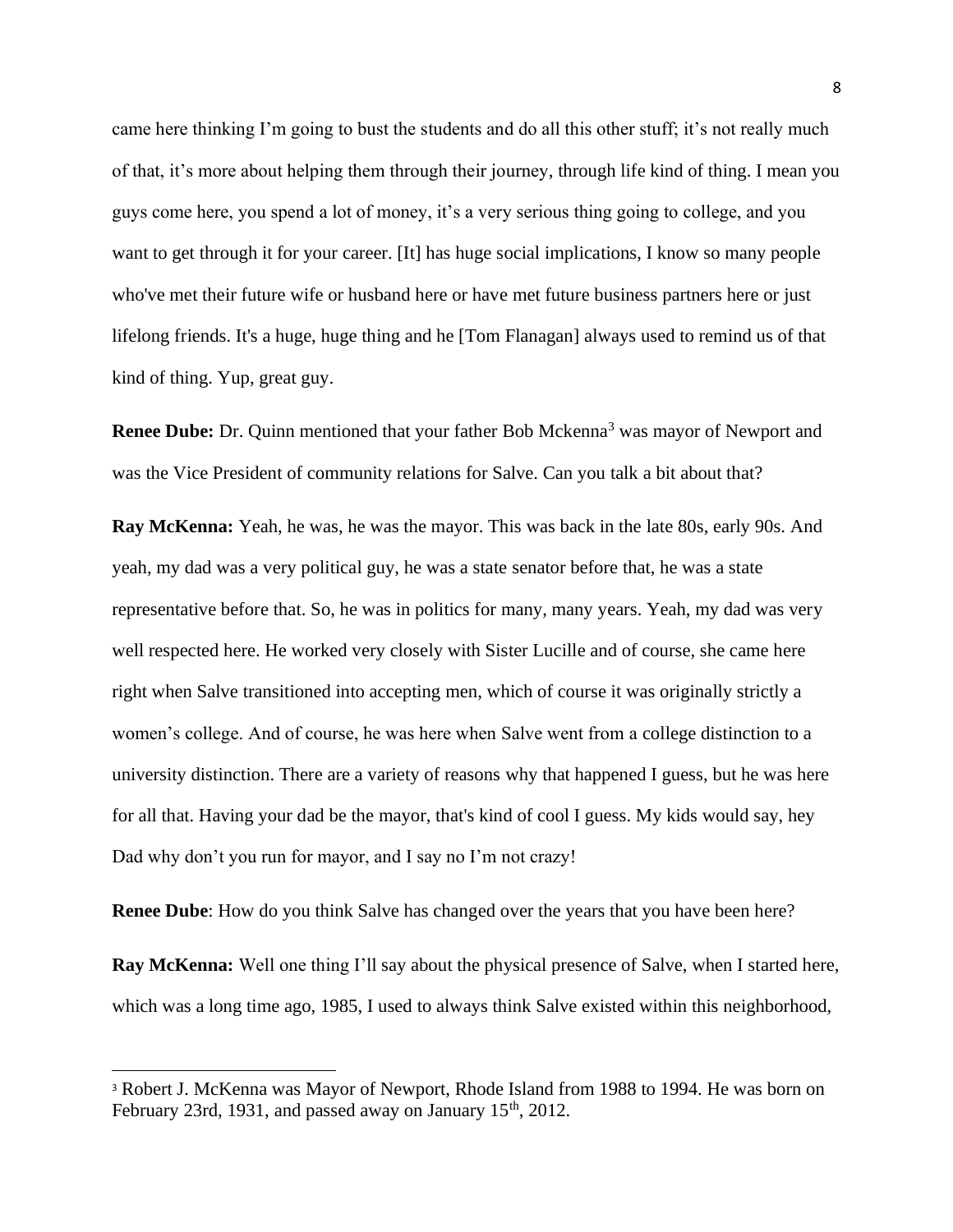now Salve is the neighborhood. In other words, we've acquired so many properties, and I'll give credit to Sister Therese who really made it an important effort because we used to have so many neighbors who were kind of nasty to us who really didn't like us. And they would go out of their way to say things about the students, exaggerations, things that weren't really true. They didn't know how good they had it, some of these neighbors. So, Sister Therese, when she came along there were a lot of properties purchased. So now I kind of feel like I don't deal with neighbors nearly as much as I used to. It used to be like Mr. so and so just called, you got to go talk to him, or Mrs. so and so called again, you need to go talk to her. That changed dramatically, and now it's like if you move into this area from Narragansett to Ruggles, Bellevue to the water, you've basically moved in on our campus. I've said to some neighbors, if you've moved in next to the dump don't complain about the smell, you move next to the airport don't complain about the noise. You've moved onto a college campus I said, right? Our students again are kind of a cut above the rest. In other words, very well behaved, we really don't have a lot of problems that other schools have within the immediate neighborhood. I'm not going to mention anyone, you might be able to figure it out. That's the big change, we really took over the neighborhood, I mean very much so. More so when I started it felt like there were so many concerns about neighbors and you know that's just gone, for the most part. I mean there are a handful of neighbors that we have to deal with.

**Renee Dube:** OK, is there anything else that you would like to talk about? Anything on your mind?

**Ray McKenna:** No, I just, I'm just glad the pandemic is over, I think, I hope, I don't know. I feel so glad that they didn't make students stick with everything until the end of the semester which I think a lot of us thought they would do. You know that they'll just continue this through May regardless of lifting the mask mandate, just relaxing a lot of things. You know, telling